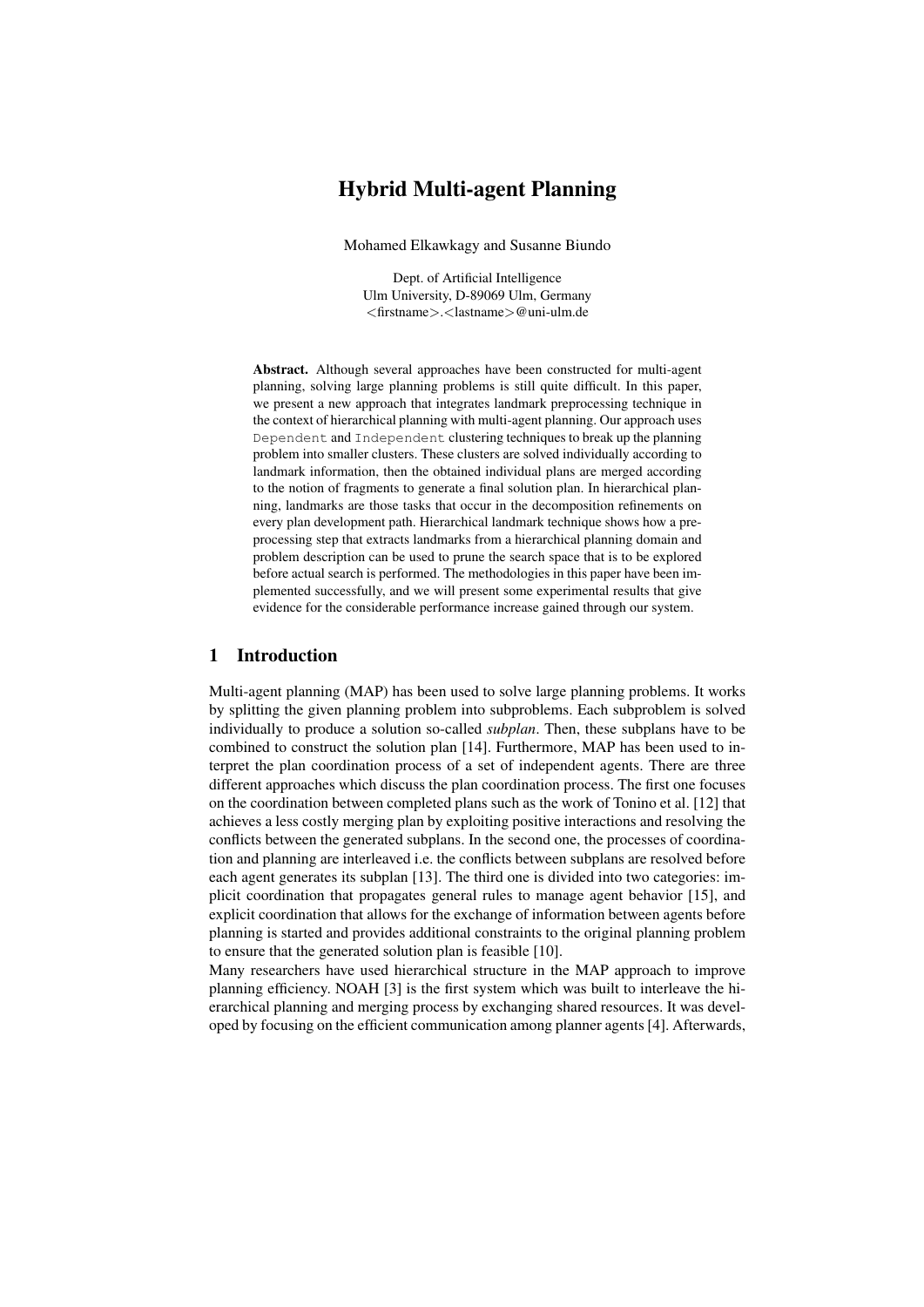a new method has been developed to detect the conflicts not only at the primitive levels, but also at abstract levels [2]. Recently, Hisashi [8] presented an HTN planning agent system working in dynamic environments. The set of agents in his approach are arranged in stratified form as parent and children agents which work together to achieve the goal. As opposed to these approaches, integrating MAP with hierarchical preprocessing techniques which prune the search space of a hierarchical planner has not been considered so far. Recently, we have introduced the hierarchical landmark technique for the purpose of domain model reduction [5]. In hierarchical planning, *landmarks* are mandatory abstract or primitive tasks that have to be performed by any solution plan. In this paper, we present a novel hybrid approach that combines the landmark preprocessing technique in the context of hierarchical planning with multi-agent planning in order to enhance planning efficiency. Our architecture consists of a set of agents. The *pre-processing agent* analyzes a given planning problem by applying a landmark algorithm in hierarchical planning. It does so by systematically inspecting the methods that are eligible to decompose the relevant abstract tasks. Beginning with the (landmark) tasks of the initial plan, the procedure follows the way down the decomposition hierarchy until no further abstract tasks qualify as landmarks. The *master agent* can be divided into two parts: the first part handles a split process and the second handles a merging process. Finally, the *slave agents* are a set of identical agent planners that are executed concurrently, they do not cooperate among each others and each one of them uses HTN-style planning to generate its own individual plan.

Before introducing our approach in section 3, we will review the underlying planning framework in section 2. Section 4 presents the merging technique that combines individual plans to generate a solution plan. Section 5 describes the experimental setting and the evaluation results. The paper ends with some concluding remarks in section 6.

### 2 Formal Framework

HTN planning relies on the concepts of tasks and methods [7]. Primitive tasks correspond to classical planning operators, while abstract tasks represent complex activities. For each abstract task, a number of methods are available each of which provides a task network, *i.e., a plan that specifies a pre-defined (abstract) solution of the task*. Planning problems are (initial) task networks. They are solved by incrementally decomposing the abstract tasks until the network contains only primitive ones in executable order. Our planning framework relies on a *hybrid* formalization [1] which combines HTN planning with partial-order causal-link (POCL) planning. For the purpose of this paper, only the HTN shares of the framework are considered, however. A task schema  $t(\overline{\tau}) = \langle \text{prec}(t(\overline{\tau})) , \text{add}(t(\overline{\tau})) , \text{del}(t(\overline{\tau})) \rangle$  specifies the preconditions and effects of a task via conjunctions of literals over the task parameters  $\bar{\tau} = \tau_1 \dots \tau_n$ . States are sets of literals. Applicability of tasks and the state transformations caused by their execution are defined as usual. A *plan*  $P = \langle S, \prec, V, CL \rangle$  consists of a set S of *plan steps* – (partially) instantiated task schemata that carry a unique label to differentiate between multiple occurrences of the same schema –, a set ≺ of *ordering constraints* that impose a partial order on S, a set V of *variable constraints*, and a set CL of *causal links*. V consists of (in)equations that associate variables with other variables or constants; it also reflects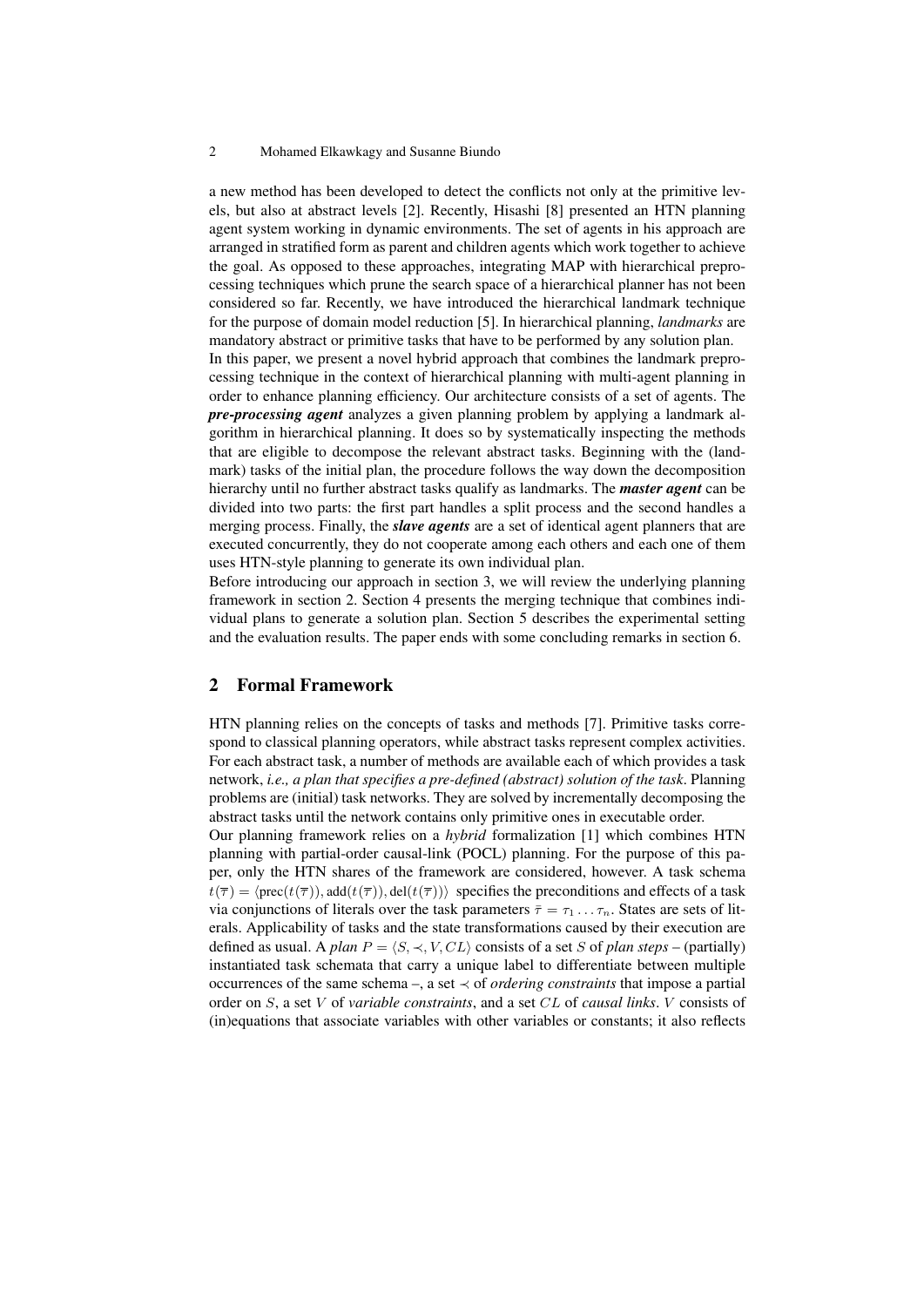the (partial) instantiation of the plan steps in P. We denote by  $Ground(S, V)$  the set of ground tasks obtained by equating all parameters of all tasks in  $P$  with constants, in a way compatible with  $V$ . The causal links are adopted from POCL planning: a causal link  $s_i \rightarrow_\varphi s_j$  indicates that  $\varphi$  is implied by the precondition of plan step  $s_j$  and at the same time is a consequence of the effects of plan step  $s_i$ . Hence, the precondition  $\varphi$ is said to be *supported* this way. Methods  $m = \langle t(\overline{\tau}), P \rangle$  relate an abstract task  $t(\overline{\tau})$  to a plan P, which is called an *implementation* of  $t(\overline{\tau})$ . In general, multiple methods are provided for each abstract task. Please also note that no application conditions are associated with the methods, as opposed to other representatives of HTN-style planning. An HTN planning problem  $\Pi = \langle D, s_{init}, P_{init} \rangle$  is composed of a domain model  $D = \langle T, M \rangle$ , where T and M denote sets of task schemata and decomposition methods, an initial state  $s_{init}$ , and an initial plan  $P_{init}$ . Note, that in our *hybrid* planning framework, one can specify a goal state. However, since we restrict ourselves in this paper to pure HTN planning, the goal state is omitted. A plan  $P = \langle S, \prec, V, CL \rangle$  is a solution to  $\Pi$  if and only if: (1) P is a refinement of  $P_{init}$  i.e., a successor of the initial plan in the induced search space (see Def. 1 below), (2) each precondition of a plan step in  $P$  is supported by a causal link in  $CL$  and no such link is threatened, i.e., for each causal link  $s_i \rightarrow_\varphi s_j$  the ordering constraints in  $\prec$  ensure that no plan step  $s_k$  with an effect that implies  $\neg \varphi$  can be placed between plan steps  $s_i$  and  $s_j$ , (3) the ordering and variable constraints are consistent, i.e.,  $\prec$  does not induce cycles on S and the (in-) equations in  $V$  are not contradictory, and (4) all plan steps in  $S$  are primitive ground tasks. Please note that we encode the initial state via the effects of an artificial primitive task, as it is usually done in POCL planning. In doing so, the second criterion guarantees that the solution is executable in the initial state.

In order to refine the initial plan into a solution, there are various *refinement steps* (or *plan modifications*) available; in HTN planning, these are: (1) the decomposition of abstract tasks using methods, (2) the insertion of causal links to support open preconditions of plan steps, (3) the insertion of ordering constraints, and (4) the insertion of variable constraints. Given an HTN planning problem  $\Pi$ , its initial plan and the available plan modifications we can define the induced search space as follows.

**Definition 1 (Induced Search Space)** *The directed graph*  $\mathcal{P}_{\Pi} = \langle \mathcal{V}_{\Pi}, \mathcal{E}_{\Pi} \rangle$  *with vertices*  $V_{\Pi}$  *and edges*  $\mathcal{E}_{\Pi}$  *is called the induced search space of the planning problem*  $\Pi$  *iff* (1)  $P_{init} \in V_{\Pi}$ , (2) if there is a plan modification refining  $P \in V_{\Pi}$  into a plan P', then  $P' \in V_{\Pi}$  and  $(P, P') \in \mathcal{E}_{\Pi}$ , and (3)  $\mathcal{P}_{\Pi}$  is minimal such that (1) and (2) hold. For  $\mathcal{P}_{\Pi}$ , *we write*  $P \in \mathcal{P}_{\Pi}$  *instead of*  $P \in \mathcal{V}_{\Pi}$ *. In general,*  $\mathcal{P}_{\Pi}$  *is neither acyclic nor finite.* 

In order to search for solutions, the induced search space is explored in a heuristically guided manner by our refinement planning algorithm (Alg. 1).

The fringe  $\langle P_1 \dots P_n \rangle$  is a sequence containing all unexplored plans that are direct successors of visited non-solution plans in  $\mathcal{P}_{\Pi}$ . It is ordered in a way such that a plan  $P_i$  is estimated to lead more quickly to a solution than plan  $P_i$  for  $j > i$ . The current plan is always the first plan of the fringe. The planning algorithm iterates on the fringe as long as no solution is found and there are still plans to refine (line 1). Hence, the flaw detection function  $f^{\text{FlawDet}}$  in line 2 calculates all flaws of the current plan. A flaw is a set of plan components that are involved in the violation of a solution criterion. The presence of an abstract task raises a flaw that consists of that task, a causal threat consists of a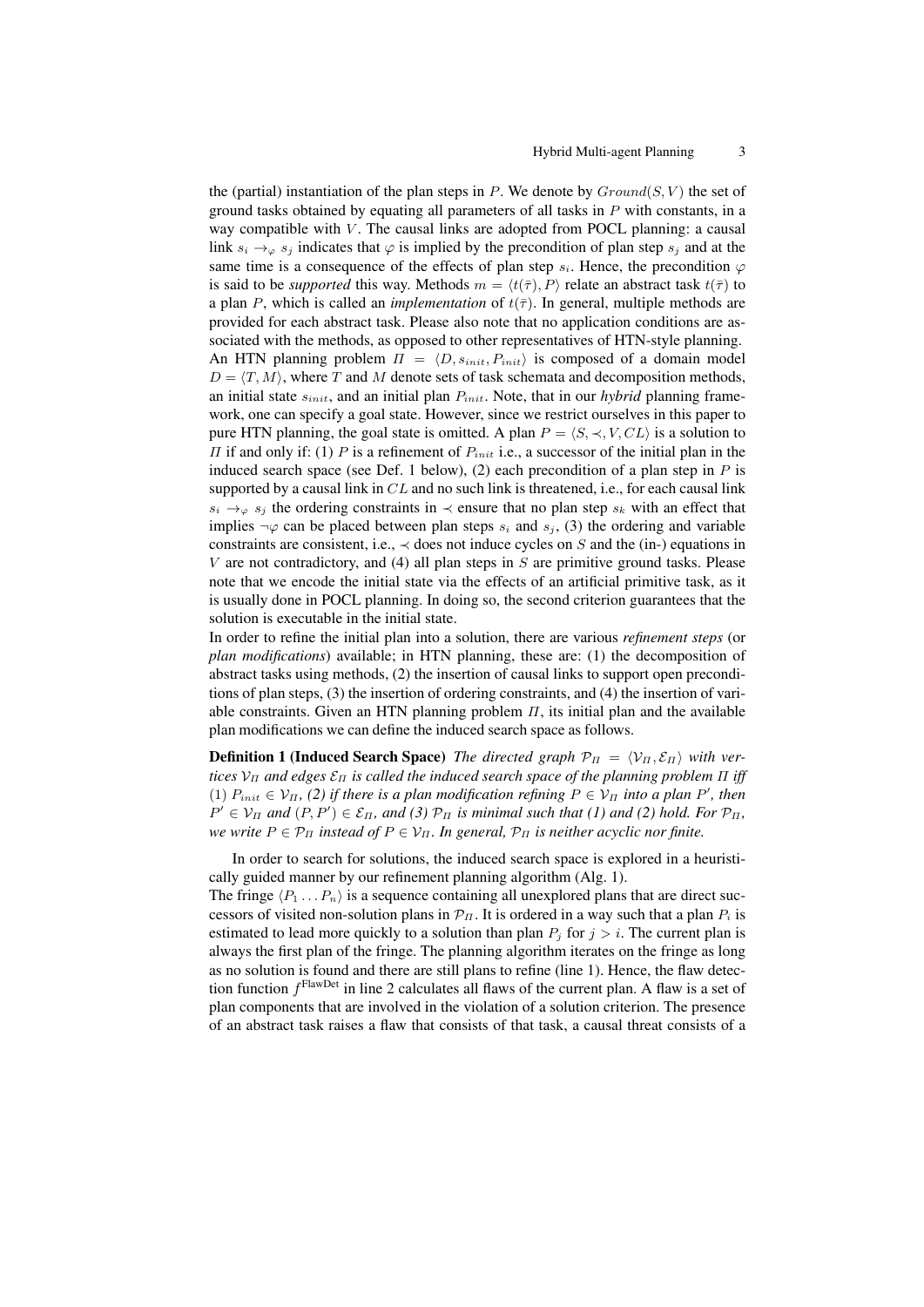causal link and the threatening plan step, for example. If no flaws can be found, the plan is a solution and returned (line 3). In line 4, the modification generating function  $f^{\text{ModGen}}$ calculates all plan modifications that address the flaws of the current plan. Afterwards, the modification ordering function  $f^{\text{ModOrd}}$  orders these modifications according to a given strategy. The fringe is finally updated in two steps. First, the plans resulting from applying the modifications are computed (line 5) and put at the beginning of the fringe (line 6). Second, the plan ordering function  $f<sup>PlanOrd</sup>$  orders the updated fringe. This step can also be used to discard plans, i.e., to delete plans permanently from the fringe. This is useful for plans that contain unresolvable flaws such as an inconsistent ordering of tasks. If the fringe becomes empty, no solution exists and fail is returned.

```
Algorithm 1: Refinement Planning Algorithm
   input : The sequence Fringe = \langle P_{init} \rangle.
  output: A solution or fail.
1 while Fringe =\langle P_1 \dots P_n \rangle \neq \varepsilon do
2 \mid F \leftarrow f^{\text{FlawDet}}(P_1)3 if F = \emptyset then return P_1\langle \mathfrak{m}_1 \dots \mathfrak{m}_n' \rangle \leftarrow f^{\text{ModOrd}}(\bigcup_{\mathtt{f} \in F} f^{\text{ModGen}}(\mathtt{f}))4
\mathsf{s} \; \mid \; \mathsf{succ} \gets \langle apply(\mathfrak{m}_1, P_1) \dots \; apply(\mathfrak{m}'_n, P_1) \rangleFringe ← f
PlanOrd 6 (succ ◦ hP2 . . . Pni)
7 return fail
```
## 3 Hybrid Multi-agent Planning

Figure 1 depicts the components of our architecture. It consists of the pre-processing agent and the planning agents. The planning agents encapsulate the master agent and slave agents as well as a shared constraints set in their context. The shared constraints set  $(SC)$  is a shared memory that includes a set of constraints. Note, that all agents have complete knowledge about the initial state of the planning problem. In the following subsections, we will illustrate the key features of our agents.



Fig. 1: Hybrid Multi-agent Planning Architecture

### 3.1 Pre-processing Agent

The pre-processing agent uses a preprocessing technique in order to perform some pruning of the search space before the actual search is performed in order to reduce the planning effort. Recently, we introduced a landmark technique which restricts the domain and problem description of an HTN to a smaller subset, since some parts of the domain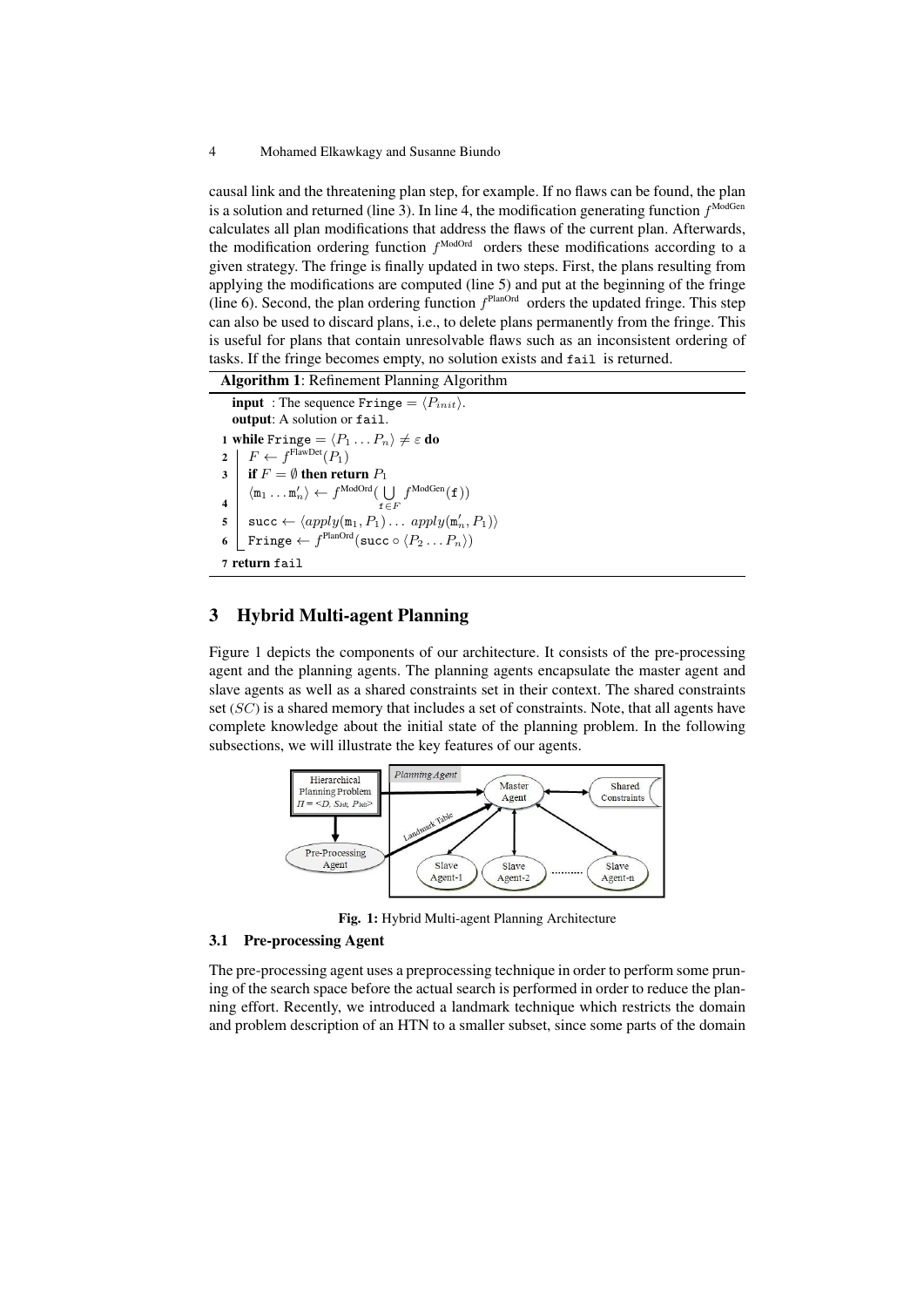description might be irrelevant for the given problem at hand [5, 6]. Therefore, the preprocessing agent relies on hierarchical landmarks – ground tasks that occur in the plan sequences leading from an initial plan to its solution. They are defined as follows.

**Definition 2 (Solution Sequences)** Let  $\langle V_{\Pi}, \mathcal{E}_{\Pi} \rangle$  be the induced search space of plan*ning problem*  $\Pi$ *. Then,*  $\mathcal{S}olSeq_{\Pi}(P) := \{ \langle P_1 \dots P_n \rangle | P_1 = P, (P_i, P_{i+1}) \in \mathcal{E}_{\Pi} \text{ for all }$  $1 \leq i < n$ , and  $P_n \in \mathcal{S}ol_{\Pi}, n \geq 1$ *}*.

**Definition 3 (Landmark)** *A ground task*  $t(\overline{\tau})$  *is called a landmark of planning problem*  $Π$ *, if and only if for each*  $\langle P_1 \dots P_n \rangle$  ∈ SolSe $q_π(P_{init})$  *there is an*  $1 ≤ i ≤ n$ *, such that*  $t(\overline{\tau}) \in \text{Ground}(S_i, V_n) \text{ for } P_i = \langle S_i, \prec_i, V_i, CL_i \rangle \text{ and } P_n = \langle S_n, \prec_n, V_n, CL_n \rangle.$ 

While a landmark occurs in every plan sequence that is rooted in the initial plan and leads towards a solution, a *local* landmark occurs merely in each such sequence rooted in a plan containing a specific abstract ground task  $t(\overline{\tau})$ .

**Definition 4 (Local Landmark of an Abstract Task)** *For an abstract ground task t*( $\overline{\tau}$ ) *let*  $\mathcal{P}_{\Pi}(t(\overline{\tau})) := \{ P \in \mathcal{P}_{\Pi} | P = \langle S, \prec, V, CL \rangle \text{ and } t(\overline{\tau}) \in \text{Ground}(S, V) \}.$ *A ground task*  $t'(\overline{\tau}')$  *is a* local landmark *of*  $t(\overline{\tau})$ *, if and only if for all*  $P \in \mathcal{P}_{\Pi}(t(\overline{\tau}))$  *and* 

 $each \langle P_1 ... P_n \rangle \in \mathcal{S}olSeq_{\Pi}(P)$  *there is an*  $1 \leq i \leq n$ *, such that*  $t'(\overline{\tau}') \in \mathcal{G}round(S_i, V_n)$ *for*  $P_i = \langle S_i, \prec_i, V_i, CL_i \rangle$  *and*  $P_n = \langle S_n, \prec_n, V_n, CL_n \rangle$ *.* 

Since there are only finitely many task schemata and we assume only finitely many constants, there is only a finite number of (local) landmarks. Given a planning problem  $\Pi$ , the relevant landmark information can be extracted in a pre-processing step. The outcomes of the extraction procedure that is introduced by Elkawkagy et al. [5] is stored in a so-called *landmark table*. Its definition relies on a *Task Decomposition Graph* (TDG). A TDG is a representation of all possible ways to decompose the initial plan  $P_{\text{init}}$  of  $\Pi$  using methods in  $M$ . More formally, a TDG of a planning problem  $\Pi$  is a bipartite graph  $\langle V_T, V_M, E \rangle$ , where  $V_T$  is a set of ground tasks (called *task vertices*),  $V_M$  is a set of methods (called *method vertices*), and E is the set of edges connecting task vertices with method vertices according to  $M$ . Note, that a TDG is finite as there are only finitely many ground tasks and a finite number of methods. The *landmark table* is a data structure that represents the TDG plus some additional information about local landmarks.

**Definition 5 (Landmark Table)** Let  $\langle V_T, V_M, E \rangle$  be a TDG of the planning problem  $\Pi$ . *The* landmark table *of*  $\Pi$  *is the set*  $LT = \{ \langle t(\overline{\tau}), M(t(\overline{\tau})), O(t(\overline{\tau})) \rangle | t(\overline{\tau}) \in V_T \}$ *, where*  $M(t(\overline{\tau}))$  *and*  $O(t(\overline{\tau}))$  *are defined as follows:*  $M(t(\overline{\tau})) = \{t'(\overline{\tau}') \in V_T \mid t'(\overline{\tau}') \in \text{Ground}(S, V) \text{ for all } \langle t(\overline{\tau}), \langle S, \prec, V, CL \rangle \rangle \in V_M\}$  $O(t(\overline{\tau})) = \{Ground(S, V) \setminus M(t(\overline{\tau})) \mid \langle t(\overline{\tau}), \langle S, \prec, V, CL \rangle \rangle \in V_M\}$ 

Each landmark table entry partitions the tasks introduced by decompositions into two sets. Mandatory tasks  $M(t(\overline{\tau}))$  are those ground tasks that are contained in all plans introduced by some method which decomposes  $t(\overline{\tau})$ ; hence, they are local landmarks of  $t(\overline{\tau})$ . The optional task set  $O(t(\overline{\tau}))$  contains for each method decomposing  $t(\overline{\tau})$  the set of ground tasks which are not in the mandatory set.

Once the landmark table has been constructed, the pre-processing agent terminates itself after sending the landmark table to the master agent. Please note that the information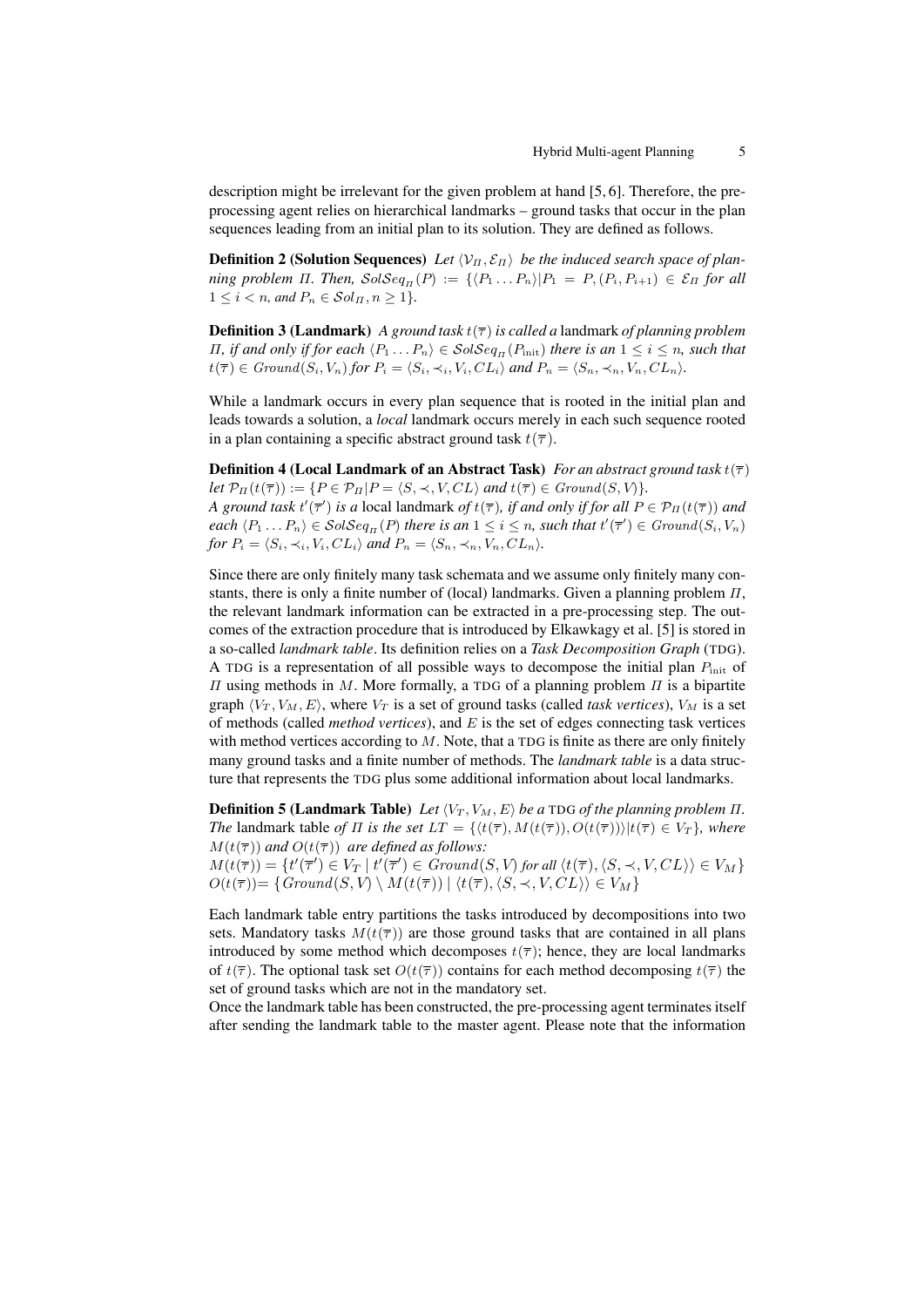about landmarks can be exploited in two ways. The first way is to reduce the domain model by ignoring infeasible method decompositions or, more precisely, to transform a universal domain model into one that includes problem-specific pruning information [5]. The second application of the landmark table is to serve as a reference for the planning strategy to deduce heuristic guidance from the knowledge about which tasks have to be decomposed on refinement paths that lead towards a solution [6]. Each slave agent will use the former way in order to construct its individual solution plan.

#### 3.2 Planning Agents

Our planning scenario includes a set of planning agents. They integrate to generate a final solution for the given planning problem. The set of planning agents is divided into two different types: a master agent and a set of identical agents so-called *slave agents*.

Master Agent: It takes a hierarchical planning problem  $\Pi$  and the computed landmark table LT as input and generates the final solution plan. To this end, the master agent performs two processes: a split process and a merging process.

In the split process, the master agent decomposes a planning problem  $\Pi$  into a set of clusters according to two different techniques: Dependent (Dep) and Independent (Ind). The Dep technique relies on the idea of constructing a set of dependent clusters, while the Ind technique creates a set of independent clusters. A comparison of the respective results will be done in the experimental section (cf. Sec. 5).

In each iteration of the Dep algorithm (Alg. 2), in the current plan, the tasks that are not preceded by other tasks are separated in one cluster. While the set of constraints between tasks in different clusters is inserted in the shared constraints set SC.

The Dep algorithm takes the planning problem  $\Pi$ , a landmark table LT *(i.e., the LT is computed by the pre-processing agent)*, and a set  $\Gamma = \langle \Pi_{\gamma}, \, SC \rangle$  as input and computes the final set  $\Gamma$ . The set  $\Gamma$  consists of the shared constraints set  $SC$  and the set of clusters  $\Pi_{\gamma} = \bigcup_{i=0}^{n} \{ \Pi_{\gamma_i} \}$ , where *n* is the number of clusters. Each cluster  $\Pi_{\gamma_i}$  will be considered as a sub-problem. In order to identify different clusters, the Dep algorithm runs recursively through all tasks in the initial plan  $P_{init}$  until all tasks have been traversed. Each cluster  $\Pi_{\gamma} = \langle D, s_{init}, P_{\gamma_{init}} , LT_{\gamma} \rangle$  includes a domain model D, an initial state  $s_{init}$ , a partial plan  $P_{Yinit}$  which represents an initial plan for the cluster  $\Pi_{\gamma}$ , and an  $LT_{\gamma}$  that represents relative landmark information of the tasks in the partial plan  $P_{\gamma_{init}}$ . Now, we will have a look at how the set  $\Gamma$  is constructed by our Dep algorithm. First, the set Γ is initialized (line 1). Afterwards, in the current plan  $P_{init}$ , the tasks  $te_i$  that are pre-request-free are collected (line 3). In lines 4 to 6, a new cluster  $\Pi_{\gamma_i}$  is created, and the tasks in te<sub>i</sub> are added to the task network of the plan  $P_{\gamma_{init}}$ . Then, the tasks te<sub>i</sub> are removed from the task network  $TE$  of the plan  $P_{init}$ . For the current tasks  $te_i$  at hand, lines 7 to 12 illustrate iterative loops to extend the created cluster  $\Pi_{\gamma_i}$  by adding different constraints and updating  $SC$  by inserting new constraints. For each task  $t$  in the set of tasks  $te_i$ , the preprocessing information in the  $LT$  which is relevant to the current task t is added to the field  $LT_{\gamma_i}$  in the cluster  $\Pi_{\gamma_i}$ . This information in  $LT_{\gamma_i}$  will help the planner (slave) agent to reduce the planning effort necessary to find the individual plan for the cluster  $\Pi_{\gamma_i}$ (line 8). In lines 9 and 10, the plan  $P_{\gamma_{init}}$  in the cluster  $\Pi_{\gamma_i}$  is extended by adding all variable V, ordering  $\prec$  and  $CL$  constraints that point to a relation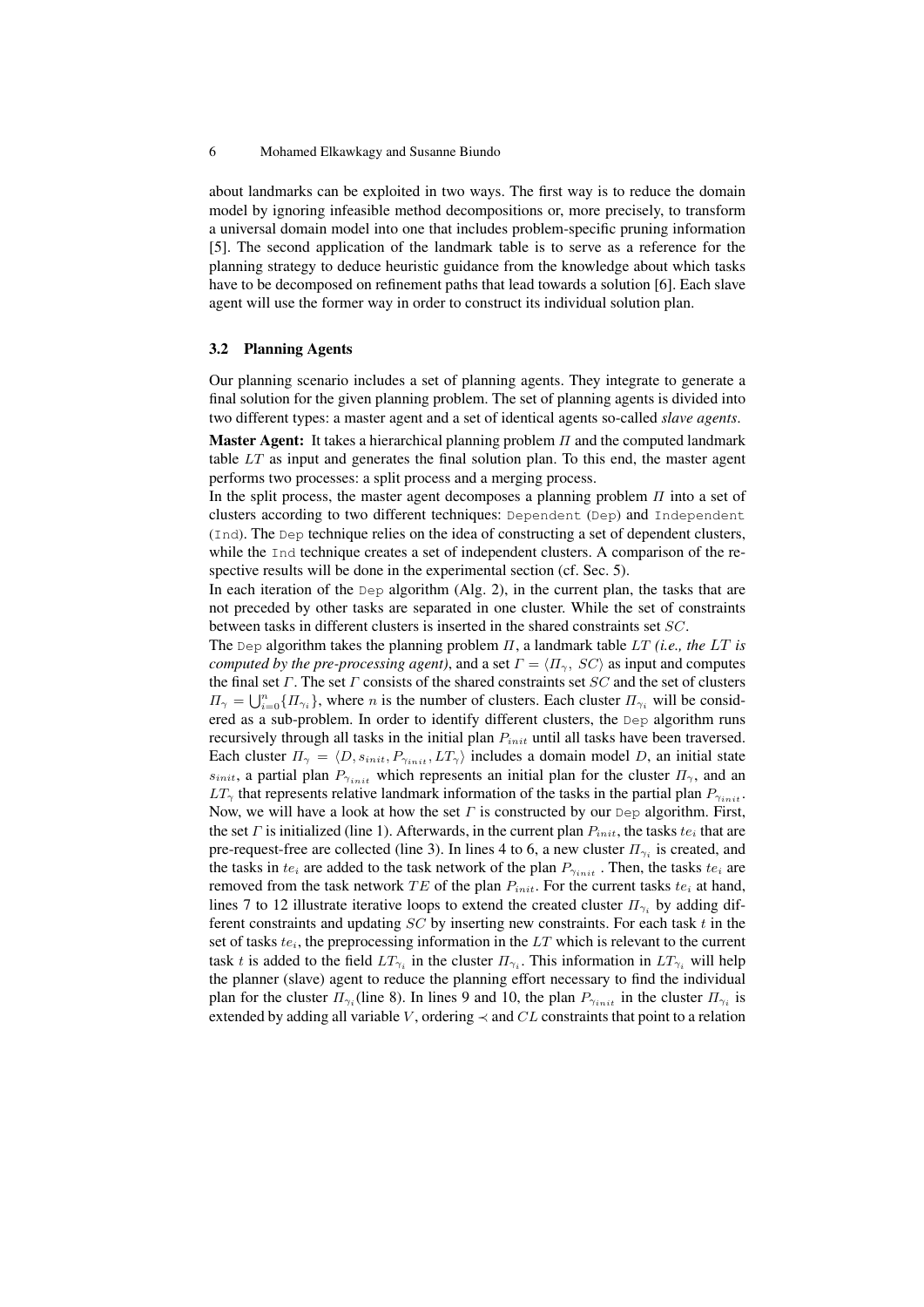between the current task t and the other tasks in the set  $te_i$ . After that, these constraints are removed from the current plan  $P_{init}$  in  $\Pi$ . Afterwards, the shared constraints set SC and the current partial plan  $P_{init}$  are updated by inserting and removing respectively all constraints that relate task t to other tasks outside the set of tasks  $te_i$  (lines 11 and 12). Finally, the current set  $\Gamma$  is updated by adding the current new cluster  $\Pi_{\gamma_i}$  to the set of cluster  $\Pi_{\gamma}$  as well as updating the shared constraints set SC (line 13). Note that SC will play a great role in the merging process. The Dep algorithm is called recursively with the modified plan and the updated  $\Gamma$  to inspect a new cluster (line 14).

On the other hand, in each iteration of the  $Indi$  algorithm, in the current plan, the tasks that are dependent are collected in one cluster and consequently SC get empty. Therefore, in order to split the planning problem into a set of clusters according to the Ind algorithm, we will replace line 3 in Algorithm 2 by the following line *"Select tasks*  $te_i$ *that are dependent*". Due to this replacement, the set of clusters which are produced are explicitly independent, and the shared constraints set SC will be empty.

Once the set of clusters has been generated either by the Dep or Ind algorithm, the master agent initiates a number of slave agents based on the number of clusters and distributes these clusters among slave agents in order to construct individual solution plans for them. Afterwards, the master agent suspends its activity until all slave agents respond by returning individual solution plans for all clusters, and then wakes up again to perform the merging process in order to generate a general solution plan (cf. sec. 4).

Algorithm 2: *Dependent (Dep) Algorithm* **Input** :  $\Pi = \langle D, s_{init}, P_{init} \rangle$ : Planning problem, LT: LandmarkTable,  $\Gamma = \langle \Pi_{\gamma}, SC \rangle$ Output: Γ  $1 \Gamma = \langle \Pi_{\gamma}, SC \rangle \longleftarrow null$ 2 if  $(TE == \emptyset)$  then return  $\Gamma$ 3 Select tasks  $te_i$  that are pre-request-free from  $P_{init}$ . 4 Create a new cluster  $\Pi_{\gamma_i} = \langle D, s_{init}, P_{\gamma_{init}}, LT_{\gamma_i} \rangle$ . 5 Add these tasks  $te_i$  to the partial plan  $P_{\gamma_{init}}$  in cluster  $\Pi_{\gamma_i}$ . 6 Let  $TE \longleftarrow (TE - te_i)$ 7 foreach  $(task t \in te_i)$  do Attach the relevant information of the task t in the LT to the  $LT_{\gamma_i}$  in the cluster  $\Pi_{\gamma_i}$ 8 Add all constraints  $(\prec_t, V_t, CL_t)$  that relate task t with the other tasks in te<sub>i</sub> to  $P_{\gamma_{init}}$ 10 Let  $V \leftarrow (V - V_t); \prec \leftarrow (\prec - \prec_t); CL \leftarrow (CL - CL_t)$ 11 Insert all constraints ( $\prec_{\bar{t}} V_{\bar{t}}$ ,  $CL_{\bar{t}}$ ) that relate task t with another task  $\bar{t} \notin te_i$  into SC. 12 Let  $\prec \leftarrow (\prec - \prec_{\bar{t}}); V \leftarrow (V - V_{\bar{t}}); CL \leftarrow (CL - CL_{\bar{t}})$ 13  $\Gamma = \langle \Pi_\gamma, SC \rangle \longleftarrow \langle (\Pi_\gamma \cup \Pi_{\gamma_i}), SC \rangle$ 14 return Dependent $(\Pi, LT, \Gamma)$ 

Slave Agents: It is a set of identical agents working concurrently in order to solve the set of clusters which are passed by the master agent. To this end, each slave agent uses our refinement planning algorithm (cf. Alg. 1) to generate its own individual plan. Our refinement algorithm takes the initial plan  $P_{\gamma_{init}}$  of the assigned cluster as an input and refines it stepwise until the individual solution plan is found.

Since our approach is based on a *declarative* model of task abstraction, the exploitation of knowledge about hierarchical landmarks can be done *transparently* during the gener-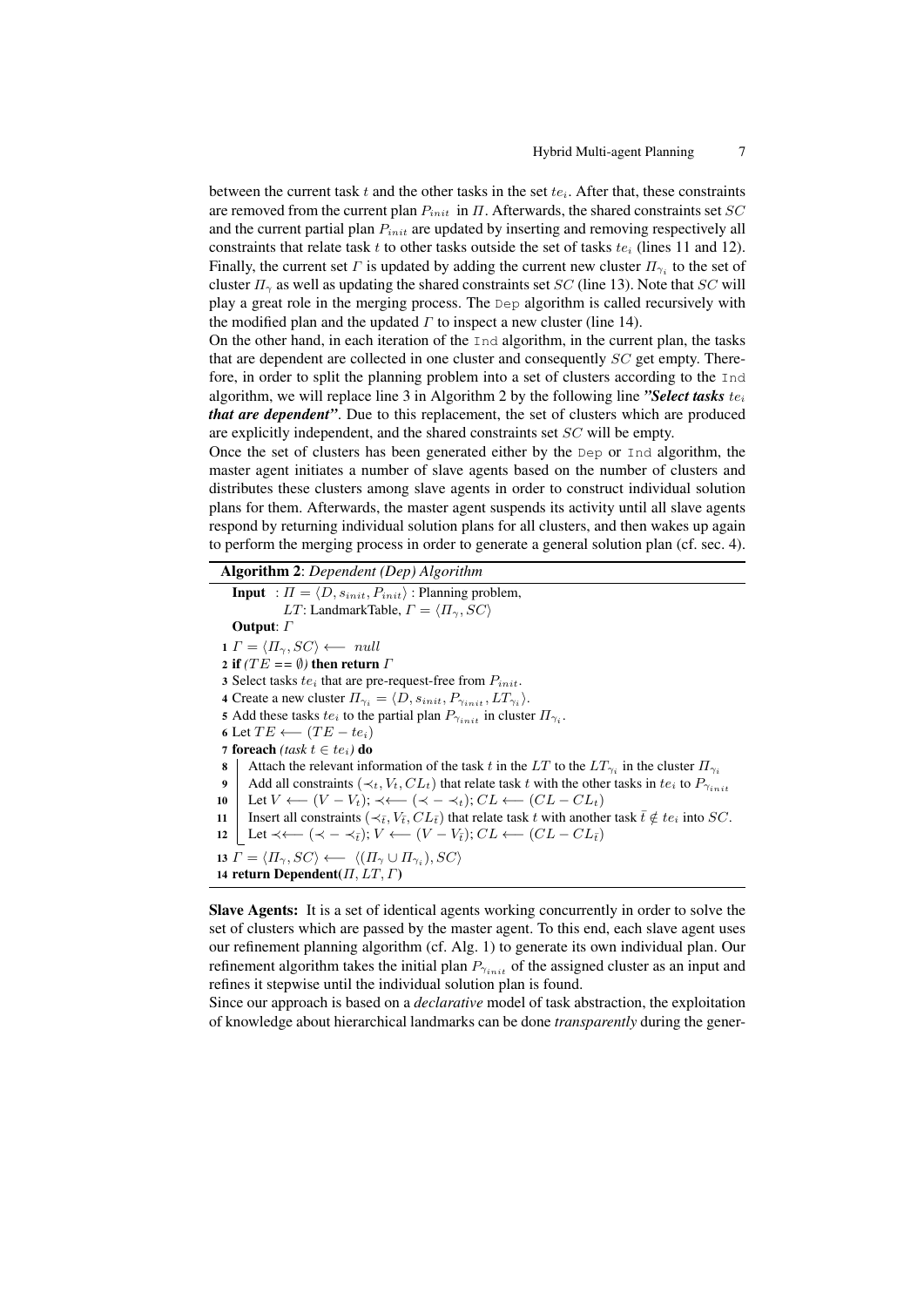ation of the task expansion modifications: First, the respective modification generation function  $f_{AbsTask}^{ModGen}$  is deployed with a reference to the landmark table  $LT_{\gamma_i}$  of the cluster problem  $\Pi_{\gamma_i}$ . During planning, each time an abstract task flaw indicates an abstract plan step  $t(\bar{\tau})$  the function  $f_{AbsTask}^{ModGen}$  does not need to consider all methods provided in the domain model for the abstract task  $t(\bar{\tau})$ . Instead, it operates on a reduced set of applicable methods according to the respective options  $O(t(\bar{\tau}))$  in the  $LT_{\gamma}$ .

It is important to see that the overall plan refinement procedure is not affected by this domain model reduction, neither in terms of functionality *(flaw and modification modules do not interfere)* nor in terms of search control *(strategies are defined independently, and completeness of search is preserved)*.

Note that if the refinement planning algorithm returns fail , the slave agent works as a master agent and performs all functions of the master agent. Finally, each slave agent terminates itself after sending the generated individual solution  $p_{\gamma}$  to the master agent.

# 4 Merging Methodology

Our merging methodology depends on the notion of *Fragments*. The merging technique proceeds in two processes. Firstly, the set of individual plans  $P_T = \{p_{\gamma_1}, p_{\gamma_2}, \dots, p_{\gamma_n}\}\$ *(i.e., which are produced by slave agents)* is divided into a set of *Fragments*. These *Fragments* are constructed according to the ordering constraints in the SC. Each fragment  $F = \langle P_{\gamma}, O_{\gamma} \rangle$  consists of a set of individual plans  $P_{\gamma}$  ( $P_{\gamma} \subseteq P_{\gamma}$ ), and a set of ordering constraints  $O_{\gamma}$  that impose a partial order on  $P_{\gamma}$ . For example, suppose the ordering constraints in SC are  $\{s_1 \prec s_2, s_2 \prec s_3, s_4 \prec s_5\}$ . Let a set of individual plans  $P_{\Gamma} = \{p_{\gamma_1}, \cdots, p_{\gamma_7}\}\$  be respectively a solution plan for abstract plan steps  $s_1, \dots, s_7$ . Then according to the ordering information in SC, these plans in  $P_T$  constitute three different fragments  $F_1 = \langle \{p_{\gamma_1}, p_{\gamma_2}, p_{\gamma_3}\}, \{p_{\gamma_1} \prec p_{\gamma_2}, p_{\gamma_2} \prec p_{\gamma_3}\} \rangle$  $F_2 = \langle \{p_{\gamma_4}, p_{\gamma_5}\}, \{p_{\gamma_4} \prec p_{\gamma_5}\}\rangle$ , and  $F_0 = \langle \{p_{\gamma_6}, p_{\gamma_7}\}, \{\emptyset\}\rangle$ . Note that there are two types of fragments. *Related-Fragment* includes those individual plans that are dependent such as F<sup>1</sup> and F2, and *Zero-Fragment* which includes those individual plans that do not have explicit dependency such as  $F_0$ .

Secondly, the plans in each fragment are merged to produce a plan so-called *Merge-Fragment-Plan (MFPlan)*, and then all *MFPlans* are combined in order to generate a general final solution plan. To this end, we need to identify the implicit dependency between individual plans especially in *Zero-Fragment*. This dependency is identified by matching preconditions and effects of the tasks in individual plans. This means, certain postcondition of plan  $p_{\gamma_i}$  tasks required as preconditions for plan  $p_{\gamma_j}$  tasks.

There are two reasons for determining the plan dependency: canceling the negative interactions *( one task deletes the effect or precondition of another task)*, and benefit from the positive interactions *(two different tasks need the same precondition and at least one of them does not remove it, or one task generates precondition of another task)*.

Intuitively, the set of independent plans can be executed concurrently by integrating them into one large plan. Otherwise, if the implicit dependency between individual plans in *Zero-Fragment* is detected, then the master agent updates it by adding ordering constraints between these plans. Despite the order dependency between plans, some tasks in these plans can be performed concurrently. Note that tasks cannot take place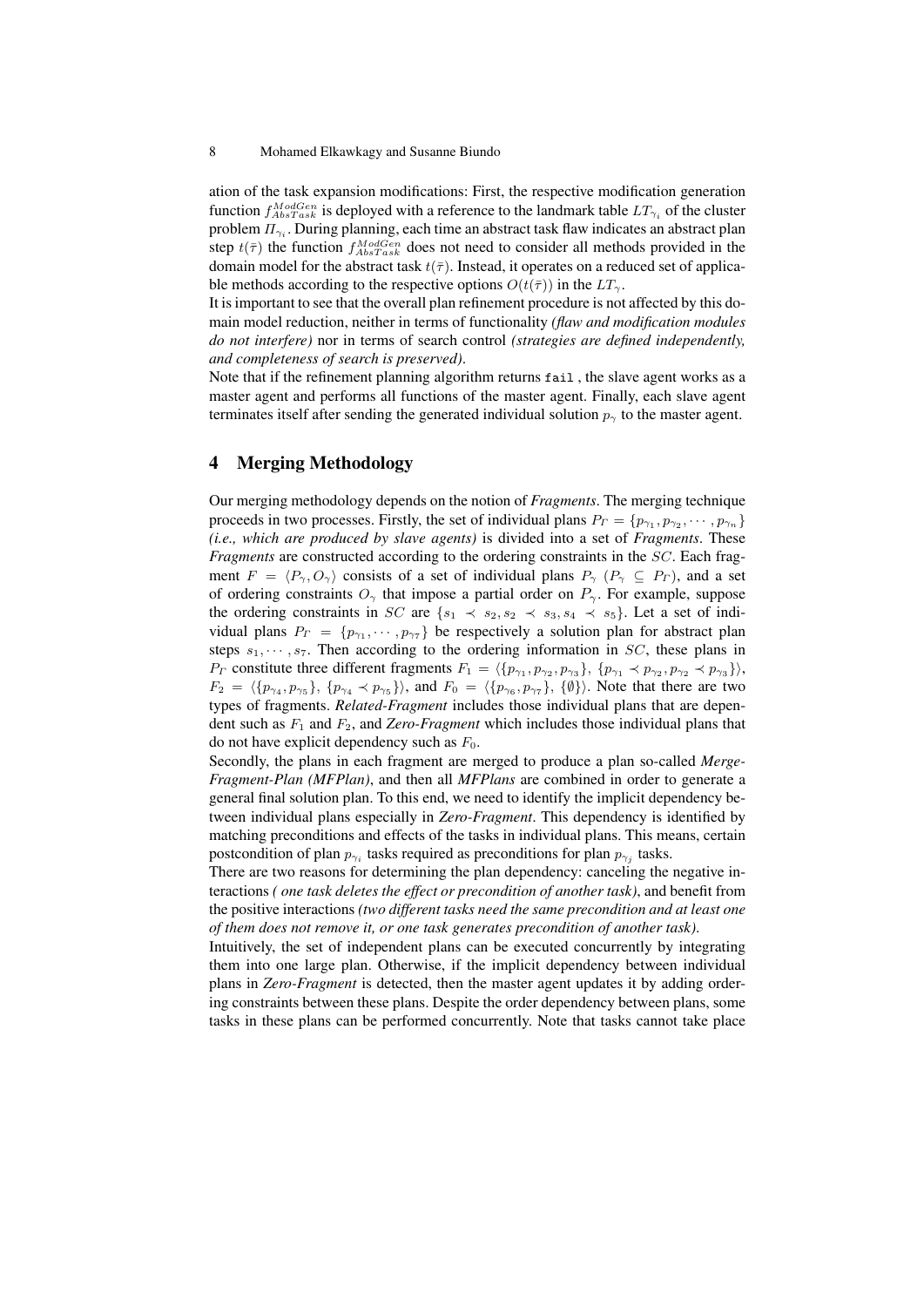concurrently if the pre- or post-conditions of the tasks in the successor plan are inconsistent with the postconditions of the tasks in the predecessor plan [9]. Therefore, in order to determine the concurrent tasks, we will establish a comparison between preand post-conditions of tasks in the successor plan with the postconditions of the tasks in the predecessor plan. The comparison process will be started by checking pre- and post-conditions of the first task in the successor plan  $p_{\gamma_i}$  with postconditions of different tasks in the predecessor plan  $p_{\gamma_i}$ . If a pre- or post-condition of the first task in  $p_{\gamma_j}$ is violated, then this task will execute sequentially with plan  $p_{\gamma_i}$  and the procedure of case-1 will be performed. Otherwise, the first task will be executed concurrently with the plan  $p_{\gamma_i}$  and the procedure of case-2 will be performed. The comparison process in case-2 will go further in the successor plan  $p_{\gamma_j}$  in order to repeat the comparison with the next task. At this point, we neither need case-2 nor steps number 4 and 5 in case-1. *Case-1*: (1) Create ordering constraint  $\langle$  last task in  $p_{\gamma_i}$ , current task in  $p_{\gamma_j}$ , (2) Remove ordering constraint  $\langle last\; task\; in\; p_{\gamma_i},\; goal() \; task\; in\; p_{\gamma_i} \rangle$ , (3) Remove goal() task from  $p_{\gamma_i}$ , (4) Remove ordering constraint  $\langle initial()$  task in  $p_{\gamma_j}$ , current task in  $p_{\gamma_j}$ ), (5) Remove initial() task from  $p_{\gamma_j}$ , (6) Stop comparison process.

*Case-2:* (1) Remove ordering constraint  $\langle initial()$  task in  $p_{\gamma_j}$ , current task in  $p_{\gamma_j}$ ), (2) Remove initial() task in  $p_{\gamma_j}$ , (3) Create ordering constraint  $\langle initial()$  task in  $p_{\gamma_i}$ , current task in  $p_{\gamma_j}$ , (4) Continue comparison with the next task in the successor plan  $p_{\gamma_j}$ .

On the other hand, in the merging process, we need to detect possible plan steps that will be merged and to update their constraints. The pair of plan steps in different plans is merged, if their postconditions are matched and there is no other task that is ordered after them that could violate these postconditions. More formally,

**Definition 6 (Merging Plan Steps**  $merge(s_i, s_j))$   $\forall$   $plan\ steps\ s_i \in P_{\gamma_i}$  and  $s_j \in P_{\gamma_j}$ ,  $merge(s_i, s_j)$  if  $f((post(s_i) = post(s_j)) \land (\neg \exists s_k \in P_{\gamma_j} \; violate \; post(s_j) \; s.t. \; (s_j \prec s_k)))$ 

Once a pair of plan steps has been merged, the related constraints of the removed plan step should be modified. This means that the replaced plan step will inherit all constraints of the merged plan steps as well as adding new constraints.

For all merged plan steps  $s_j \in P_{\gamma_j}$  and  $s_i \in P_{\gamma_i}$ : (1) The plan step  $s_j$  is replaced by plan step  $s_i$ ,  $(2) \forall s_k, s_l \in P_{\gamma_j}$  and  $\exists \langle s_k, s_j \rangle$ ,  $\langle s_j, s_l \rangle \in \prec$  of plan  $P_{\gamma_j}$  add new order constraint  $\langle s_k, s_l \rangle$  to plan  $P_{\gamma_j}$ , (3) Remove  $\langle s_k, s_j \rangle$ ,  $\langle s_j, s_l \rangle$  from plan  $P_{\gamma_j}$ . These rules ensure that the whole ordering constraints of the merged plan step are preserved.

On the other hand, the causal link constraints that include the merged plan step in its components should be updated. For all merged plan steps  $s_j \in P_{\gamma_j}$  and  $s_i \in P_{\gamma_i}$ :  $\forall s_k, s_l \in P_{\gamma_j}: (1)$   $\forall$  causal link  $s_j \stackrel{\Phi}{\to} s_l \in CL$  of plan  $P_{\gamma_j}$  add new causal link  $s_i \stackrel{\Phi}{\to} s_l$ to CL of plan  $P_{\gamma_j}$ , (2) remove causal link  $s_j \stackrel{\Phi}{\to} s_l$  from CL of plan  $P_{\gamma_j}$ , (3) remove causal link  $s_k \stackrel{\Phi}{\rightarrow} s_j$  from CL of plan  $P_{\gamma_j}$ .

### 5 Experimental Results

In order to quantify the practical performance gained by our approach, we conducted a series of experiments with our planning framework. The experiments were run on a machine with a 3 GHz CPU and 256 MB Heap memory for the Java VM. Note that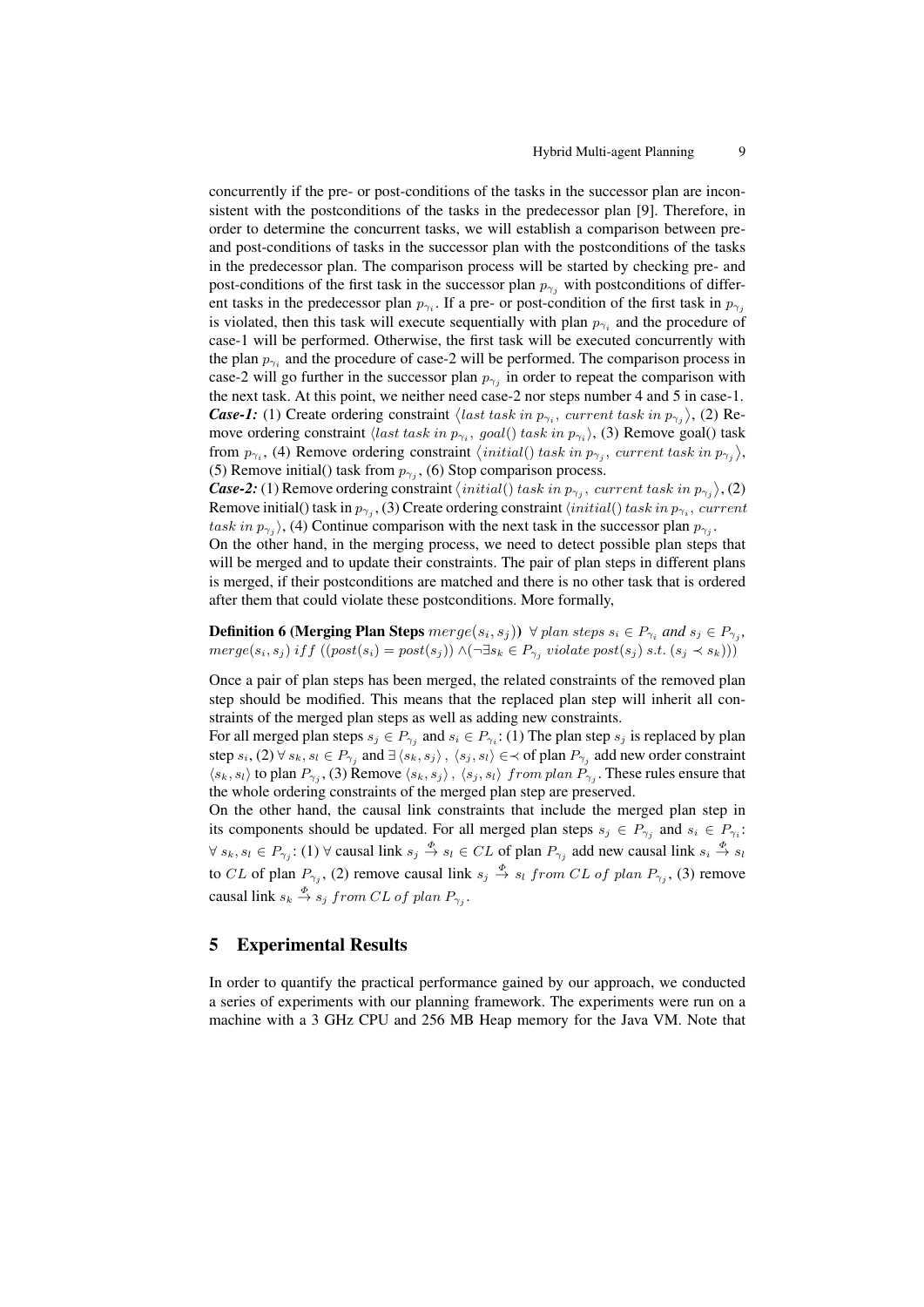this machine has only one single processor unit. We ran our experiments on two wellestablished planning domains. The *Satellite* domain is a benchmark for non-hierarchical planning. It is inspired by the problem of managing scientific stellar observations by earth-orbiting instrument platforms. Our encoding of this domain regards the original primitive operators as implementations of abstract observation tasks, which results in a domain model with 3 abstract and 5 primitive tasks, related by 8 methods. The *UM-Translog* is a hierarchical planning domain that supports transportation and logistics. We adopted its type and decomposition structure to our representation which yielded a deep expansion hierarchy in 51 methods for decomposing 21 abstract tasks into 48 different primitive ones. We have chosen these domain models because of the problem characteristics they induce. On the other hand, *Satellite* problems typically become difficult when modeling a repetition of observations, which means that a small number of methods is used multiple times in different contexts of a plan. *UM-Translog* problems, on the other hand, typically differ in terms of the decomposition structure, because specific transportation goods are treated differently, e.g., toxic liquids in trains require completely different methods than transporting regular packages in trucks. We consequently defined our experiments on qualitatively different problems by specifying various transportation means and goods. The number of tasks in the initial plan of these planning problems ranges from one to six tasks.

| Problem      | <b>PANDA</b> | <b>PLM</b>                                             | <b>HMAP</b> |              |       |                              |                |                  |
|--------------|--------------|--------------------------------------------------------|-------------|--------------|-------|------------------------------|----------------|------------------|
|              |              |                                                        | Dependent   |              |       | Independent                  |                |                  |
|              |              | Planning Time Planning Time Planning Time Merging Time |             |              | Total | Planning Time   Merging Time |                | <b>Total</b>     |
| Translog-P1  | 180          | 104                                                    | 115         | $\Omega$     | 115   | 113                          | $\Omega$       | $\overline{113}$ |
| Translog-P2  | 155          | 99                                                     | 103         | $\Omega$     | 103   | 105                          | $\mathbf{0}$   | 105              |
| Translog-P3  | 1450         | 153                                                    | 159         | $\Omega$     | 159   | 157                          | $\mathbf{0}$   | 157              |
| Translog-P4  | 772          | 621                                                    | 630         | $\Omega$     | 630   | 625                          | $\overline{0}$ | 625              |
| Translog-P5  | 1184         | 639                                                    | 358         | 179          | 537   | 512                          | $\overline{0}$ | 512              |
| Translog-P6  |              | 3437                                                   | 476         | 956          | 1432  | 1794                         | 964            | 2758             |
| Translog-P7  | ٠            |                                                        | 1413        | 2397         | 3810  | 703                          | 1967           | 2670             |
| Translog-P8  |              |                                                        | 4562        | 6094         | 10656 | 1587                         | 6731           | 8318             |
| Translog-P9  |              |                                                        | 454         | 148          | 602   | 450                          | $\overline{0}$ | 450              |
| Translog-P10 | 1284         | 583                                                    | 451         | 941          | 1392  | 627                          | 878            | 1505             |
| Translog-P11 |              | 3930                                                   | 2954        | 2769         | 5723  | 750                          | 2343           | 3093             |
| Translog-P12 |              |                                                        | 3335        | 5981         | 9316  | 1218                         | 3622           | 4840             |
| Translog-P13 |              |                                                        | 4370        | 6327         | 10697 | 1463                         | 7250           | 8713             |
| Translog-P14 |              |                                                        | 770         | 223          | 993   | 673                          | 351            | 1024             |
| Translog-P15 |              |                                                        | 1705        | 1440         | 3145  | 2109                         | 1345           | 3454             |
| Translog-P16 |              |                                                        | 547         | 418          | 965   | 4785                         | 578            | 5363             |
| Translog-P17 |              |                                                        | 3366        | 5921         | 9287  | 1328                         | 4364           | 5692             |
| Translog-P18 | 3268         | 1287                                                   | 1079        | $\mathbf{0}$ | 1079  | 698                          | 392            | 1090             |
| Translog-P19 |              | 4184                                                   | 3417        | 1002         | 4419  | 489                          | 835            | 1324             |
| Translog-P20 |              |                                                        | 3692        | 2015         | 5707  | 1123                         | 1910           | 3033             |
| Translog-P21 |              |                                                        | 4007        | 3842         | 7849  | 1379                         | 4808           | 6187             |
| Translog-P22 |              |                                                        | 4705        | 5841         | 10546 | 1777                         | 6370           | 8147             |
| Translog-P23 | 5238         | 1211                                                   | 832         | $\mathbf{0}$ | 832   | 383                          | 376            | 759              |
| Translog-P24 |              | 10006                                                  | 3227        | 1045         | 4272  | 537                          | 833            | 1370             |
| Translog-P25 | ÷,           |                                                        | 3445        | 2614         | 6059  | 686                          | 1939           | 2625             |
| Translog-P26 |              |                                                        | 3874        | 5637         | 9511  | 1040                         | 5481           | 6521             |
| Translog-P27 |              |                                                        | 4739        | 6627         | 11366 | 1521                         | 5904           | 7425             |
| Translog-P28 |              | 2623                                                   | 1047        | $\mathbf{0}$ | 1047  | 2045                         | 753            | 2798             |
| Translog-P29 |              |                                                        | 6008        | 697          | 6705  | 5069                         | 3471           | 8540             |
| Translog-P30 |              |                                                        | 3237        | 940          | 4177  | 540                          | 1014           | 1554             |

Table 1: Results for the *UM-Translog* domain.

Tables 1 and 2 show the runtime behavior of our system in terms of the planning and merging time *(in seconds)* consumption for the problems in the *UM-Translog* and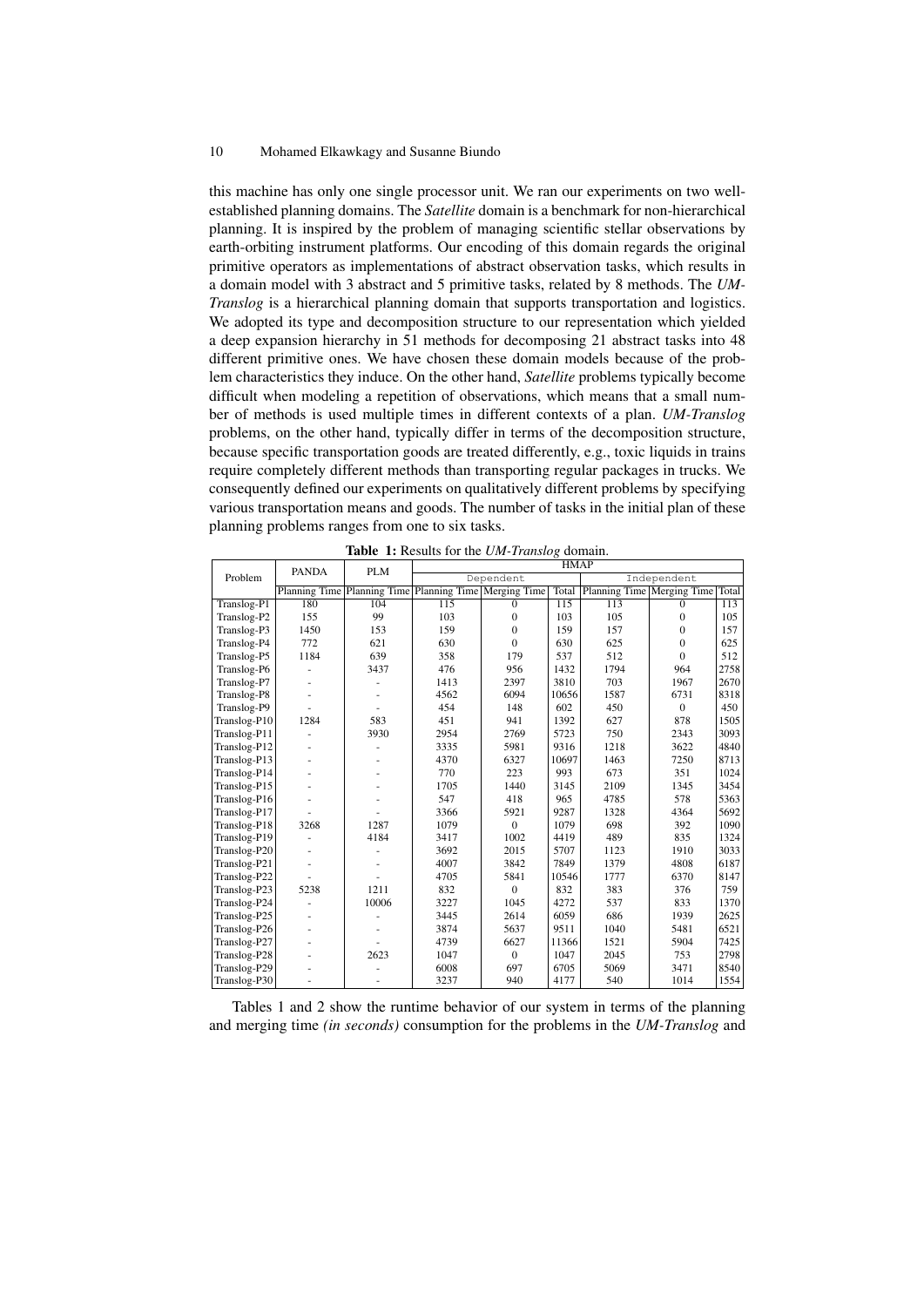*Satellite* domains, respectively. The planning time includes the time of breaking up the planning problem, the time used to solve sub-problems and the preprocessing time. Dashes indicate that the plan generation process did not find a solution within the allowed maximum number of 10, 000 plans and 18, 000 seconds and has therefore been canceled. The column PANDA refers to the reference system behavior [11], the PLM to the version that performs a preprocessing phase and HMAP to the version that performs our hybrid MAP. The column HMAP considers clustering the planning problem by two different clustering techniques Dep and Ind. Our experiments in the *UM-Translog* and *satellite* domains show poor performance (cf. Tables 1 and 2) in PANDA and PLM versions, as it is difficult to solve planning problems which have a large number of abstract tasks in the initial plan. The experiments show that, dividing the planning problem into smaller clusters either by Dep or Ind technique are easier to solve than the original problem. Consequently, we are able to solve the problems for which the competing systems could not find a solution within the given resource bounds. For example, for the *UM-Translog* problems that have a single abstract task in the initial plan *(Translog-P1 to P4)*, the average performance improvement of HMAP is about 59% in comparison with PANDA planner. In those problems, the PLM improves the results by  $2\%$  w. r. t. HMAP. Therefore, it is not a big disadvantage of using HMAP instead of PLM for problems which have a single task in the initial plan. Not surprisingly, the performance improvements will increase dramatically with the number of tasks in the initial plan. Our experiments proved that when there is a causal interaction between tasks in the plan, the Ind decomposition technique is more efficient than the Dep decomposition technique such as in the *UM-Translog* domain, where the Ind technique achieves an average improvement of  $22\%$  w. r. t. the Dep technique as documented in table 1. Although, *satellite* domain does not benefit significantly from the landmark preprocess-

|               | <b>PANDA</b> | <b>PLM</b> | <b>HMAP</b> |    |     |                                                                                               |          |     |  |  |  |
|---------------|--------------|------------|-------------|----|-----|-----------------------------------------------------------------------------------------------|----------|-----|--|--|--|
| Problem       |              |            | Dependent   |    |     | Independent                                                                                   |          |     |  |  |  |
|               |              |            |             |    |     | Planning Time Planning Time Planning Time Merging Time Total Planning Time Merging Time Total |          |     |  |  |  |
| Satellite-P1  | 62           | 60         | 65          |    | 65  | 69                                                                                            | $^{(1)}$ | 69  |  |  |  |
| Satellite-P2  | 788          | 708        | 14          |    | 17  | 272                                                                                           | 5        | 277 |  |  |  |
| Satellite-P3  | 2035         | 2027       | 29          |    | 36  | 327                                                                                           | 26       | 353 |  |  |  |
| Satellite-P4  |              |            | 42          | 10 | 52  | 342                                                                                           | 26       | 369 |  |  |  |
| Satellite-P5  |              |            | 582         | 26 | 608 | 512                                                                                           | 26       | 539 |  |  |  |
| Satellite-P6  |              |            | 483         | 19 | 502 | 557                                                                                           | 26       | 582 |  |  |  |
| Satellite-P7  |              |            | 473         | 27 | 501 | 593                                                                                           | 34       | 627 |  |  |  |
| Satellite-P8  |              |            | 28          |    | 35  | 386                                                                                           | 23       | 409 |  |  |  |
| Satellite-P9  | 1699         | 1474       | 247         |    | 247 | 15                                                                                            | 0        | 15  |  |  |  |
| Satellite-P10 | 3053         | 3062       | 356         | 6  | 362 | 26                                                                                            |          | 31  |  |  |  |
| Satellite-P11 |              |            | 364         | 12 | 376 | 30                                                                                            | 6        | 36  |  |  |  |
| Satellite-P12 |              |            | 529         | 9  | 538 | 37                                                                                            |          | 44  |  |  |  |
| Satellite-P13 |              |            | 820         | 35 | 855 | 52                                                                                            | 11       | 63  |  |  |  |
| Satellite-P14 |              |            | 643         | 50 | 693 | 70                                                                                            | 23       | 93  |  |  |  |

Table 2: Results for the *Satellite* domain.

ing technique due to the shallow decomposition hierarchy, it achieves good performance with decomposition techniques *(either* Dep *or* Ind *technique)* as depicted in table 2.

### 6 Conclusion

We have presented a new hybrid approach that integrates the hierarchical landmark preprocessing technique with MAP. Our approach enables us to break up the plan-